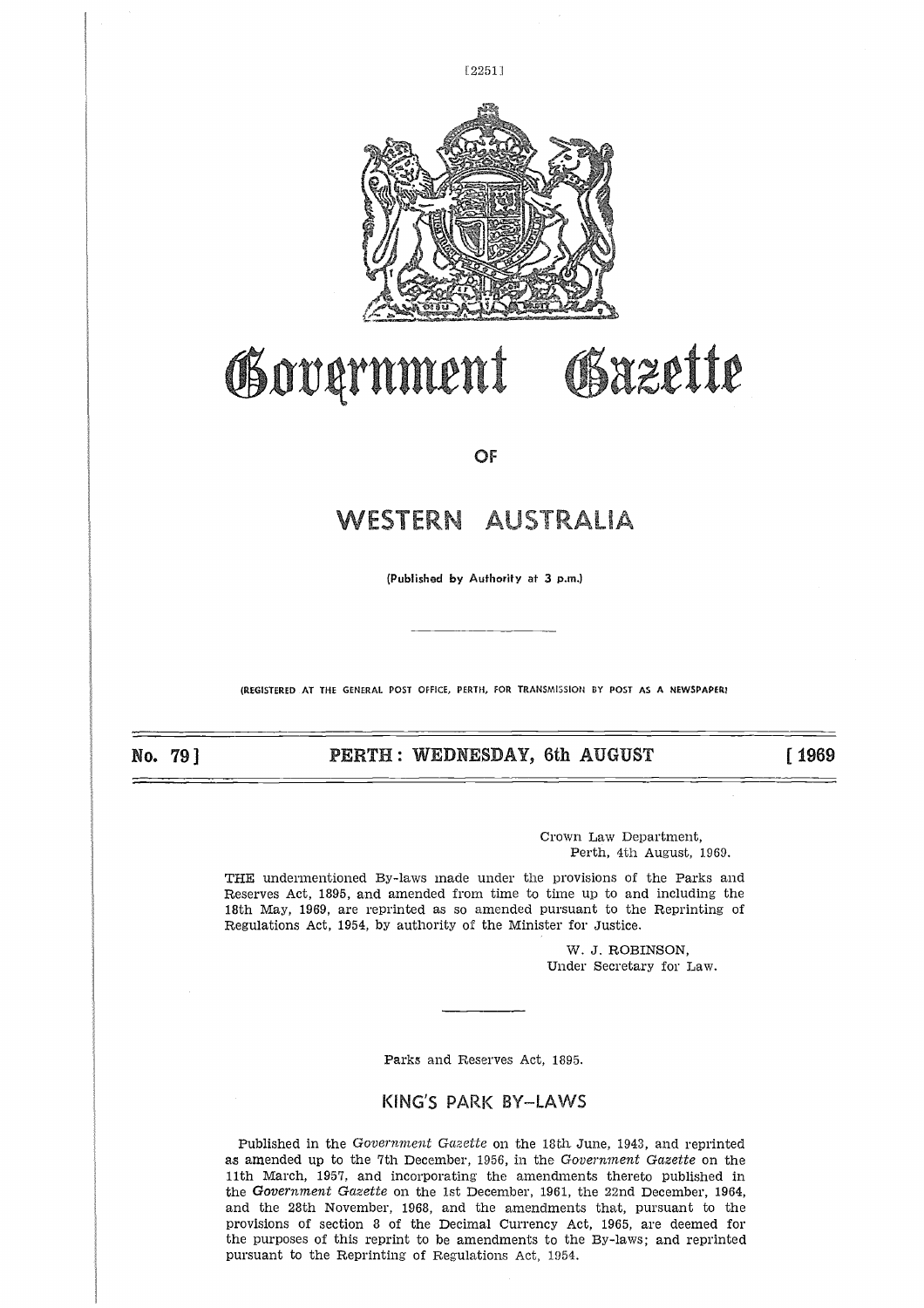Reprinted pursuant to the Reprinting of Regulations Act, 1954, by authority of the Minister dated 1st August, 1969.

# PARKS AND RESERVES ACT, 1895.

# KING'S PARK BY-LAWS 1. In these by-laws the terms shown below shall, unless the

By-law 1. Substituted by G.G. 16/4/48, p. 824. Amended by **G**.G. 28/11/68, p. 3462.

context otherwise indicates, bear the meanings set against them respectively, that is to say:

- (a) "The Park" means King's Park, Reserve No. A1720, the boundaries of which are gazetted in the *Government Gazette* of Western Australia dated the 27th November, 1942, and includes any part of the said reserve.
- (b) "Road" means any thoroughfare surfaced with bitumen, gravel, concrete, wood or other hard material, other than a footpath, and includes every part thereof, and includes any land marked as a road upon the plan of the Park deposited in the Office of Titles either prior to or after the making of these by-laws.
- (c) "Footpath" means any thoroughfare of a width of less than 14 feet.
- (d) "Bridle tracks" means all thoroughfares marked upon the said plan of the Park as reserved for equestrians.
- (e) "Traffic Act" means the Traffic Act, 1919-1946, and all amendments thereto from time to time in force, and includes all regulations made thereunder from time to time in force.
- (f) "the Board" means "The King's Park Board" constituted under section 3 of the Parks and Reserves Act, 1895.

# Park to be Open.

2. The Park shall be open to the public continuously, but the Board may close any road or footpath in the Park or any other part or parts of the Park for any period or purpose at any time the Board may think fit by notice posted on such road or footpath or such part or parts of the Park.

# Restricting Driving or Riding over the Park.

3. No person shall drive or ride upon or over the Park save along a road or parking area without permission from the Board first obtained: Provided, however, that the Board may set apart bridle tracks which equestrians and pedestrians may use, and push-bicycle tracks which push-cyclists may use.

4. No person shall drive upon or over the Park or any part thereof any passenger vehicle plying as an omnibus, nor any vehicle, team, cart, or wagon used for carrying any goods, timber, bricks, stone, wood, iron, or merchandise of any kind (whether laden or not), nor any hearse or mourning coach, nor cause or suffer any camel, donkey, mule, pack horse, bull, cow, calf, heifer, steer, sheep, lamb, dog (excepting a dog on leash), goat, or pig belonging to him or in his charge to enter or go upon depasture upon the Park unless with the permission in writing of the Board first obtained.

# Injuring or Destroying Flora,

5. No person shall injure, cut, break, deface, pull up, pick, remove, or destroy any tree, shrub, plant, or flower growing on the Park, nor climb any tree thereon. Nor shall any person cut or remove any dead wood or timber on or from the Park, unless with the permission in writing of the Board first obtained.

# Injuring the Soil or Surface or Fences, etc.

6. No person shall cut, damage, injure, deface, disfigure, remove, or interfere with the soil or turf or surface of the Park, or any road or footway on the same, or any fence, building, rockwork,

 $\frac{1}{2} \left( \frac{1}{2} \right)^{2}$ 

By-law 2. Amended by G.G. 16/4/48, p. 824.

By-law 3. Amended by G.G. 16/4/48, P. 824.

By-law 4. Amended by G.G. 16/4/48, P. 824.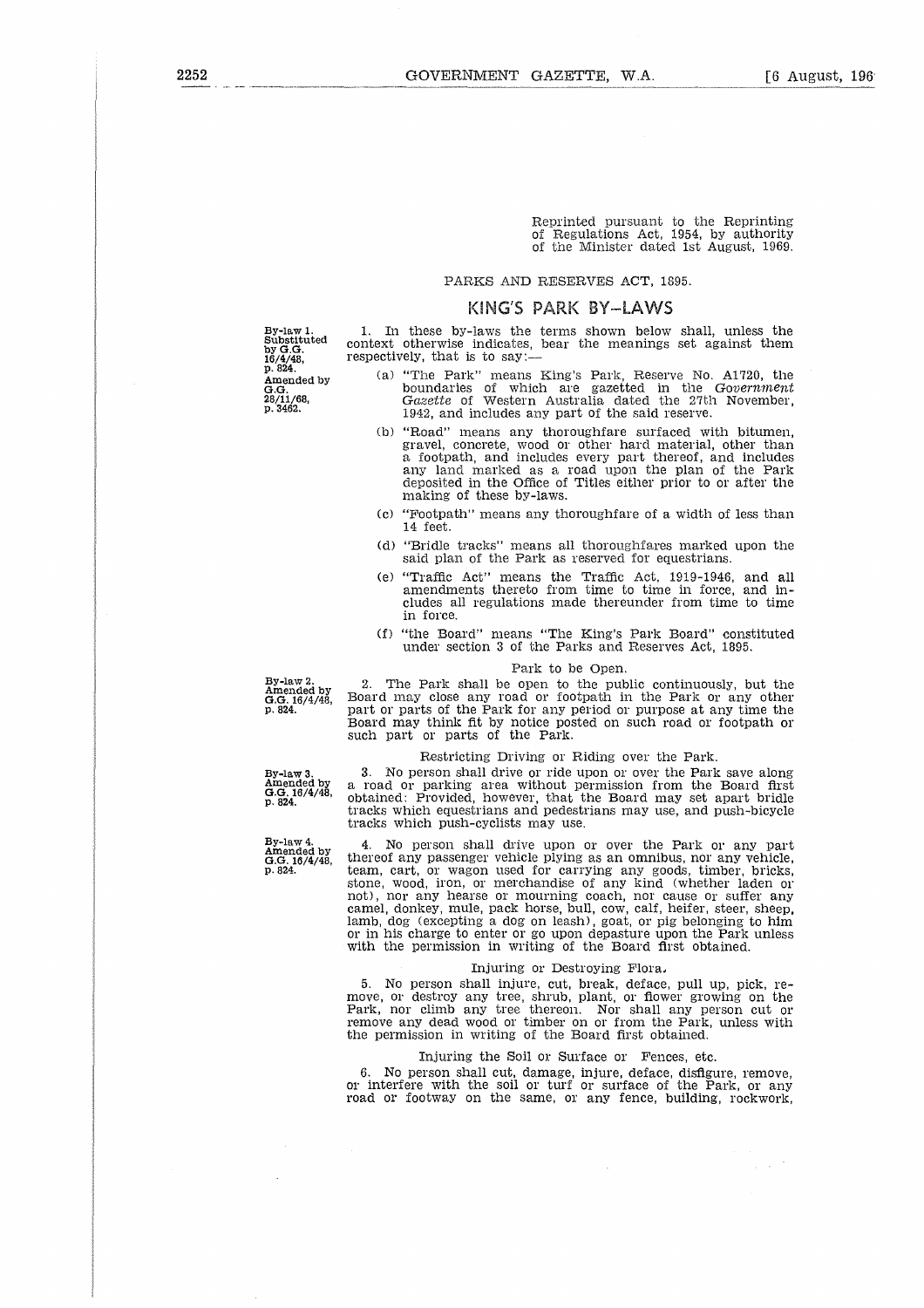watercock, plant, tool, seat, notice, notice board, post, railing barrier or other thing which may be from time to time erected or placed on the Park by or by the authority of the Board or pollute or interfere with any ornamental water therein, or catch, trap, chase, interfere with, disturb, injure, destroy, or lay or place any trap for the taking of any bird or animal on or in the Park, or deposit or leave thereon, any rubbish or other substance or material whatsoever.

## Unauthorised Removal, etc., of Leaf Mould, Personal Property, etc., Forbidden.

6A. A person shall not, without the authority of the Board, Heading and remove from the Park or disturb or move—

- (a) any leaf mould or other decayed or decaying vegetable lying within the Park or;
- (b) any article or property which is lying or left within the Park and of which he is not-

(i) the owner; or

(ii) legally entitled to possession.

#### Persons Misconducting Themselves.

7. No person shall misconduct himself in any way in the Park or shall indulge in any riotous, disorderly, offensive, suspicious, or indecent conduct, or make use of any indecent or improper language, or commit any nuisance on the Park, nor shall any person sell, distribute or exhibit any indecent or infamous book, picture, or representation in the Park.

7A. While in the park a person shall at all times be decently clothed and shall not expose or allow to remain exposed any part of the trunk of his body below six inches from the neck.

#### Lodging on the Park in the open Air.

8. No person shall camp, lodge, sleep, or tarry overnight on the By-law 8.<br>
amended by G.G. 16/4/48,<br>
G.G. 16/4/48,<br>
p. 824. Park or sleep during the day on the Park.

# Posting Bills.

9. No person shall post, stick, stamp, stencil, paint, or otherwise affix, or cause to be posted, stuck, stamped, stencilled, painted, or otherwise affixed any placard, handbill, notice, advertisement, any document whatsoever upon any tree, fence, post, gate, wall flagging, road, path, or any place whatever on the Park.

#### Carving Names, etc.

10. No person shall paint, write, cut, carve or in any manner inscribe letters, figures, or marks upon or otherwise disfigure any rock or tree or any wall or fence or other structure or erection on the Park.

# Shooting, etc, on the Park.

11. No person shall fire or discharge any firearm, or throw, dislodge or discharge any stone or other missile, or set off any<br>fire balloon, or throw or set fire to any fireworks, or kindle or make<br>any fire, or use any explosive substance whatever on the Park,<br>unless the consent, in obtained.

#### Selling Goods on the Park.

12. (1) No person shall sell or expose for sale or distribute for the purpose of promoting a sale any goods, wares, merchandise, or things, or solicit or gather money on the Park or place on the Park any chair, seat, or other thing for hire unless the consent in writing of the Board shall be previously obtained.

(2) A person shall not, within the Park, distribute, sell, carry for sale or distribution, or expose for sale or distribution any printed or written matter without the permission in writing of the Board.

By-law 11. Amended by G.G. 18/4/48, p. 824.

By-law 12. Amended by G.G. 1/12/61, p. 3316.

By-law 7. Amended by G.G. 16/4/48, p. 824.

By-law 7A. Added by G.G. 9/12/55, p. 2943.

Added by G.G. 1/12/61, p. 3315.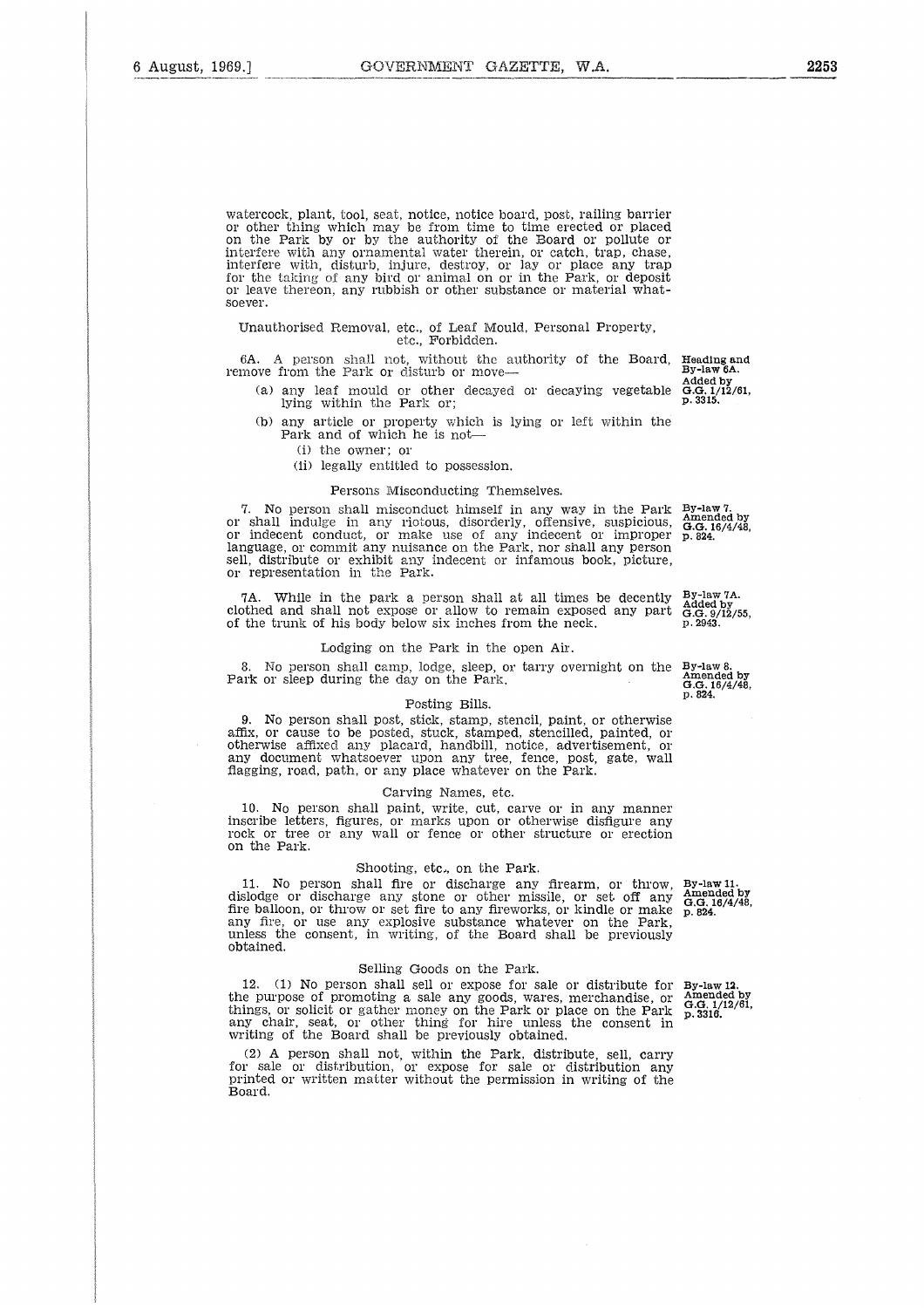By-law 12A. Added by G.G. 1/12/61, p. 3316.

Fetes, etc., in Park without Permission Forbidden.

12A. (1) A person shall not, within the Park, organise, hold, advertise or take part in any fete, picnic or concert, or engage in Public worship, in preaching or in public speaking of any kind, or hold or take part in any public meeting, or collect money for any purpose, without the permission in writing of the Board.

(2) For the purposes of this by-law "picnic" does not include a family gathering not exceeding twelve persons in number.

#### Races, etc., Forbidden.

By-law 13. Amended by G.G. 16/4/48, p. 824; G.G. 1/12/61, p. 3316.

13. No person shall on the Park conduct or take part in any sporting game or match, or any game which may be considered dangerous or objectionable by the Board, or which may be calculated to interfere with the safety or comfort of persons lawfully using the Park, or likely to injure the surface of the ground, except on such portions of the Park as may be specially set apart for such purposes, and shown thereon by boundary posts, such boundary posts to be fixed or renewed from time to time as the Board may

deem necessary, Nor shall any person use the Park for the purpose of training, or exercising, any horse or other animal thereon.

#### Waste Litter of Picnics to be Removed.

By-law 14. Amended by G.G. 16/4/48, p. 824.

14. When any person, party, company, society, club, or organ-isation of any kind shall play any game or picnic on the Park, he or they (as the case may be) shall, immediately prior to leaving the ground, collect and remove, or cause to be collected and removed, all waste material, bottles, broken glass, scraps, paper, litter, or rubbish of any kind brought or made upon the ground by him or them or any member thereof, and shall deposit such collection in the receptacles provided for such purpose.

# Drills, Exercises, and Games.

15. No person or organised club or body shall practise or conduct drill or gymnastics, or play golf, cricket, football, baseball, racquet, or any exercise or game of like nature on the Park, except on such portion of the Park as shall be specially set apart for that particular purpose by the Board, and, except in accordance with the terms and conditions of a permit in writing, to be first obtained from the Board, which permit may fix the day or days upon which and the bounds or limits of the area or areas within which any drill, gymnastics, exercises, or games may take place—the Board reserving the right to refuse to grant any such permit.

# Making Erection or Obstruction.

16. No person shall, without the previous consent in writing of the Board, erect or place any booth, tent, shed, stand, wall, post, rail, fence, swing, chair, or seat (other than a camp stool or other portable chair or seat) or other erection or obstruction of any kind whatsoever on the Park, or make any enclosure of any part thereof.

### 17. [Deleted by G.G. 16/4/48, p. 824,]

# Driving Vehicles and Riding Cycles.

By-law 18. Amended by G.G. 16/4/48, p. 824. 13. Every person driving, riding, or in charge of any carriage, motor car, motor cycle, bicycle, tricycle, or other vehicle shall, whilst in the Park, observe and conform in all respect with the provisions of the Traffic Act, for the time being in force.

By-law 19.<br>Deleted by<br>G.G. 16/4/48,<br>p. 824; and<br>new By-law<br>19 added by<br>G.G.<br>28/11/68,<br>p. 3462.

19. (1) A person shall not drive a vehicle on a road in the Park at a speed in excess of 25 miles per hour.

(2) In this by-law the word, "vehicle", has the same meaning as it has in, and for the purposes of, the Traffic Act.